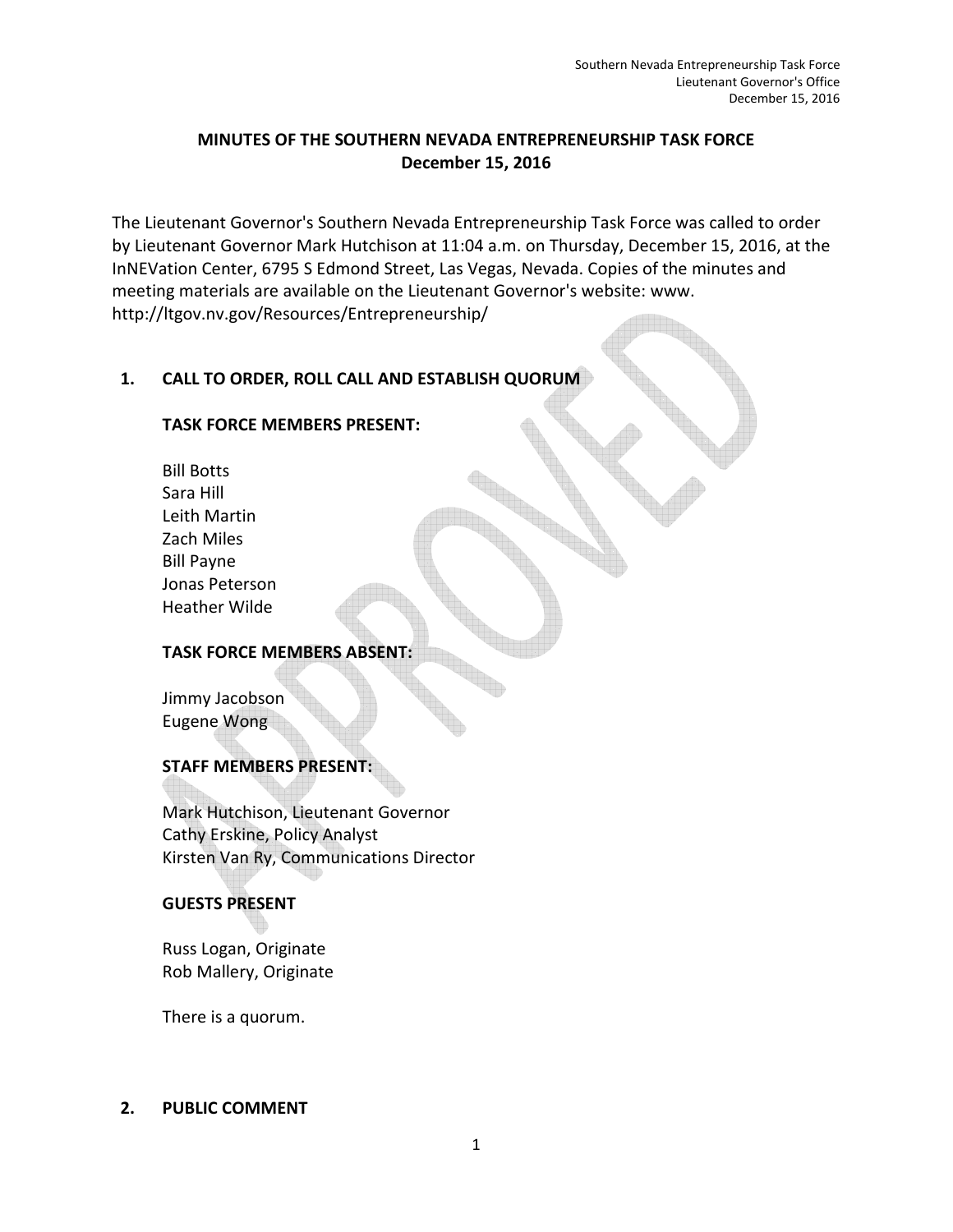There was no public comment.

### **3. OPENING REMARKS**

Lieutenant Governor Hutchison welcomed and thanked members for serving on the task force. He mentioned that last week he chaired a productive meeting with the Northern Entrepreneurship Task Force and looks forward to another stimulating meeting with task force members in the south.

## **4. APPROVAL OF THE OCTOBER 19, 2016 TASK FORCE MEETING MINUTES**

**A MOTION WAS MADE BY BILL BOTTS TO APPROVE THE OCTOBER 19, 2016 MEETING MINUTES; THIS MOTION WAS SECONDED BY JONAS PETERSON. THE MOTION PASSED UNANIMOUSLY.** 

## **5. TASK FORCE MEMBER COMMENTS**

Mr. Botts and Mr. Payne met with Executive Dean Dennis Bonilla of Redflint (an extension of University of Phoenix) to discuss Redflint's plans within the entrepreneurial community. Mr. Botts was impressed with Rediflint's wide-ranged entrepreneurial community functionality and suggested connecting with Redflint to discuss how they may fit into the task force's long term plans.

## **6. PRESENTATION AND DISCUSSION ON NEVADA'S ENTREPRENEURIAL**

Mr. Martin and Mr. Peterson created a southern Nevada entrepreneurial ecosystem map of entrepreneurial resources. The map was organized and mapped resources by category. The categorization, from left to right, starts with early startup resources and then logically progresses. They are considering adding web links and summaries for each resource listed.

Mr. Peterson's organization (LVGEA) created an online document called "Southern Nevada Business Resource Guide: Economic Development Resources for Southern Nevada's Businesses." The resource guide details comprehensive information of organizations, tools, programs, and other resources available to entrepreneurs.

Lieutenant Governor Hutchison was impressed with resource guide and thanked LVGEA for compiling the information. He asked Mr. Peterson how he envisions the document being utilized within LVGEA.

Mr. Peterson said that the resource guide will be posted on LVGEA's website for entrepreneurs, small businesses, and the task force to utilize. He mentioned that the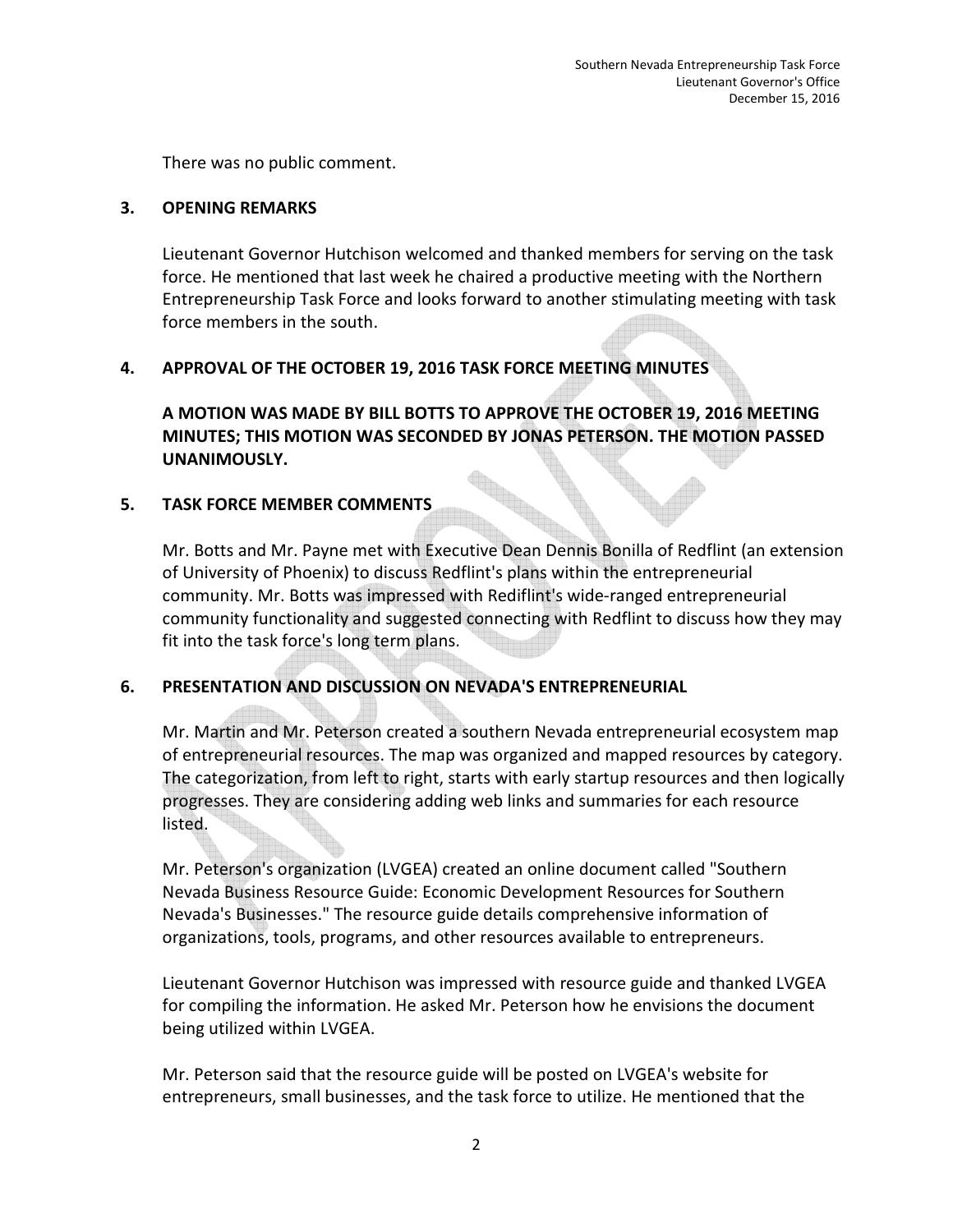resource guide will also be used through LVGEA's BizCONNECT program which focuses on regional business retention and expansion.

Lieutenant Governor Hutchison thanked Mr. Peterson and Mr. Martin for their work on compiling resources. He noted that the compiling of startup and entrepreneurial resources was an important component of what he hoped to accomplish before the end of the task force.

Mr. Martin asked task force members to let him know if any resources were missed so that they can be added to the resource list.

## **7. DISCUSSION AND IDENTIFICATION OF THE REGIONS STRENGTHS AND WEAKNESSES**

Ms. Erskine compiled a list of strengths and weaknesses discussed by the task force at the October meeting. The list is a starting point open for discussion.

Lieutenant Governor Hutchison mentioned that one of the duties of the task force is to identify the regions strengths and weaknesses and then identify some of the deficiencies in the regional plan.

Ms. Wilde was curious about the thinking behind a strength identified as "available talents and future entrepreneurs." She questioned if it was referring to the grade school level or UNLV. She mentioned her involvement with middle school ages students and the importance of spurring their interest in technology and innovation at that age. She does not see a lot of students interested in technology and noted that there needs to be a focus on attracting/recruiting people to the region.

Mr. Payne agreed with Ms. Wilde in that "available talents and future entrepreneurs" is not a strength of the region.

Mr. Miles noted that there may be a lack of available talent for large companies, but believes there are talented entrepreneurs that want to be job creators instead of employees. They just need to be helped.

Mr. Payne commented that "wanting to be an entrepreneur" is not enough. He questioned whether those individuals have what it takes to be an entrepreneur. For example, are they preparing themselves, are the willing to take the necessary risks, do they have a network, etc. to be an entrepreneur? He noted the importance of having local role models to help entrepreneurs.

Mr. Peterson said that entrepreneurism is a growth area for the region. He believes that right now there is massive opportunity to identify entrepreneurs early on. He mentioned the ability to test individual for entrepreneurial skills such as risk tolerance, ability to lead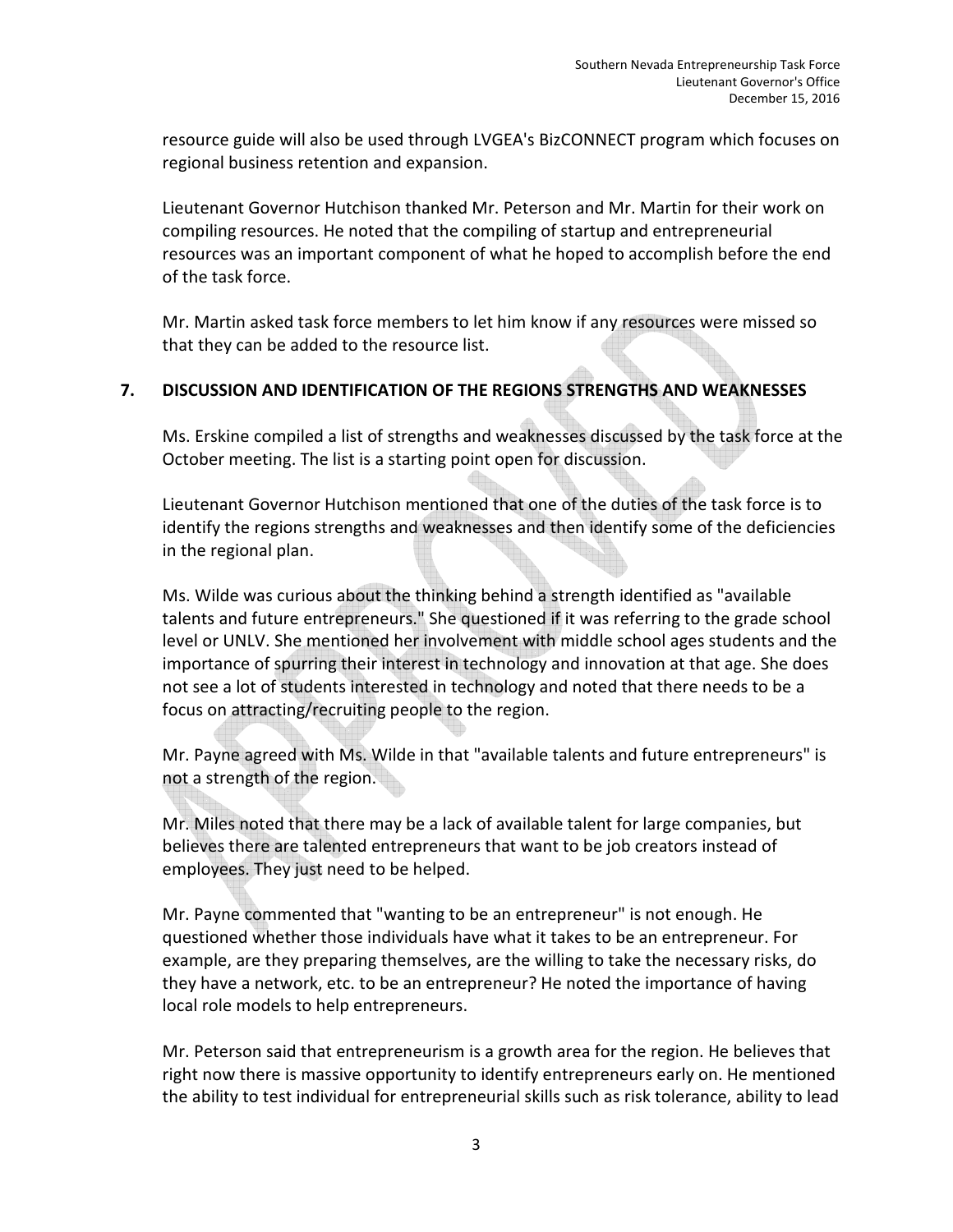people, social aptitude, etc. and construct a framework to foster entrepreneurial development.

Ms. Wilde believes Las Vegas is an "entrepreneurial city" and suggested adding it to the list of the region's strengths. "Entrepreneurial city" refers to entrepreneurs being able to learn and adapt quickly.

Referring to the weakness list, Ms. Hill suggested expanding on "limited access to funding" and adding lack of angel investments and seed capital for entrepreneurs to get started.

Also referring to the weakness list, Mr. Payne commented that in addition to "lack of education/awareness" there is also a lack of entrepreneurial support.

Lieutenant Governor Hutchison summarized the suggestions including reclassifying "available talent and future entrepreneurs" as a weakness.

Ms. Erskine noted that the reasoning for categorizing "available talent and future entrepreneurs" as a strength stemmed from comments from representatives of UNLV with regard to entrepreneurial graduates.

Mr. Martin remarked on the uniqueness of UNLV's student body in that the average age of undergraduate business school students is in the mid-twenties. He concluded that older graduates tend to be better equipped to starting companies and also tend to have higher success rates than younger individuals without business degrees. It is likely that those individuals have work experience and valuable skills due to their work experiences. To Mr. Martin, those are positive factors and therefore a strength.

Mr. Martin views Las Vegas as a risk tolerant community which he believes is indicative of the people in the community. He also views this as a strength.

Mr. Botts suggested prioritizing the strengths and weaknesses and refine the list as the task force sees fit.

Lieutenant Governor Hutchison agreed that the strengths and weaknesses should be a living document as the task force continues its work in developing a regional plan.

Mr. Martin stated that Nevada has distinct competitive advantages that should be leveraged. He suggested focusing on being a world leader in gaming, e-sports, hospitality, technology companies, water technology and alternative energy and that Nevada should capitalize on strengthening those industries. He believes that if there is an infrastructure built around industries that Nevada has competitive advantages around then that infrastructure will be able to support any entrepreneurial activity.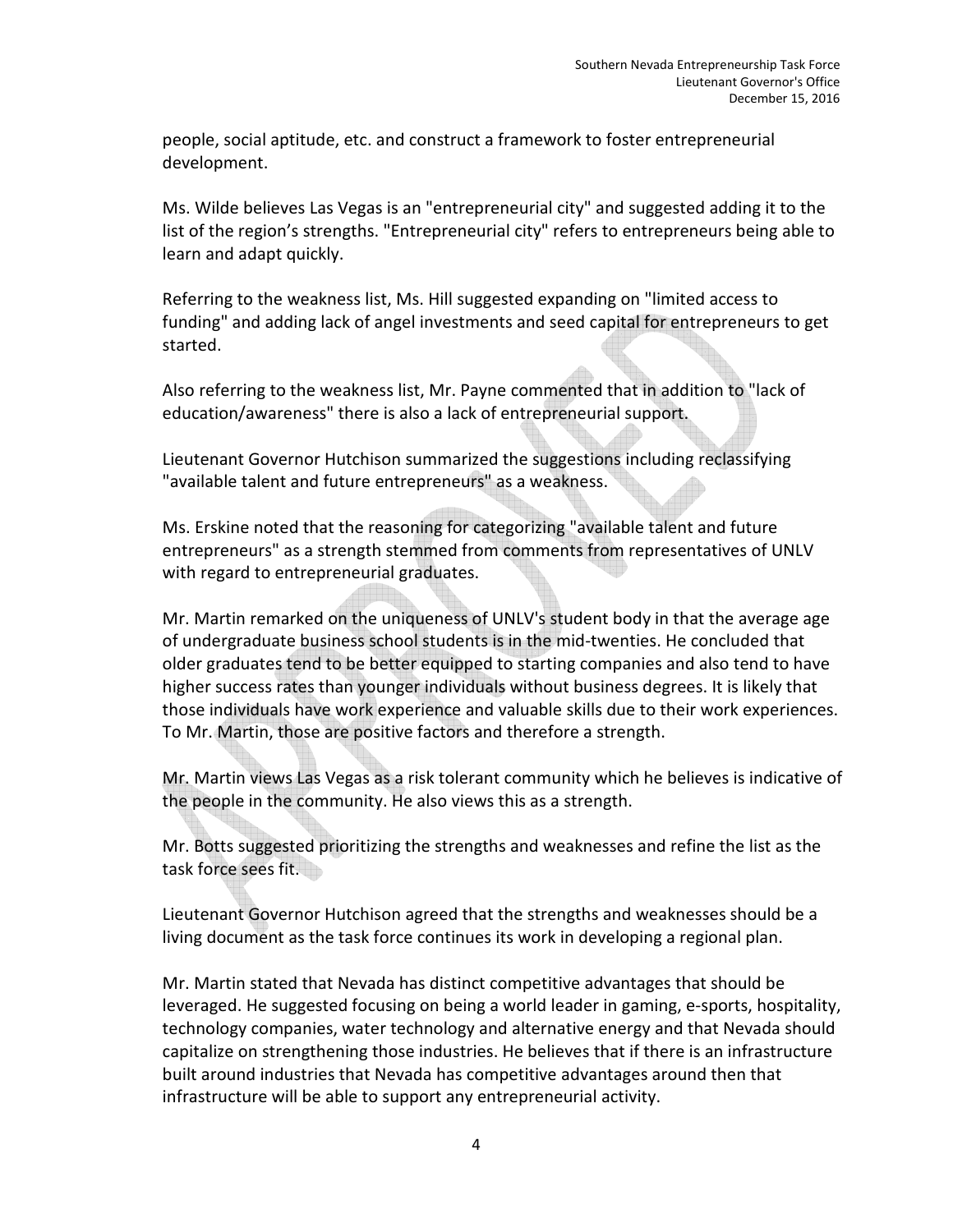To the previous comment, Mr. Peterson said that LVGEA just launched a target industry analysis of southern Nevada. The study will focus on identifying the five top industries that have the most potential today and five years out for the southern region to grow jobs and invest capital. The study also seeks to identify potential emerging industries. LVGEA will use the data as a marketing and recruiting tool for economic development. The study is projected to be completed by March.

Mr. Payne is pleased with the overall objective of the study but questions how entrepreneurship fits in.

Mr. Peterson responded and noted the importance of identifying what emerging industries pose the most opportunity for startups and relocating companies.

Ms. Erskine asked for clarification on the group's stance with regard to the categorization of "available talent and future entrepreneurs."

Mr. Martin suggested categorizing "available talent" as a weakness due to the lack of spurring interest in technology and innovation at the grade school level. He suggested keeping "future entrepreneurs" as a strength referring to the uniqueness of UNLV's student body.

There was consensus from task force members with the suggestions and changes discussed. Ms. Erskine will update the strengths and weaknesses list for review at the next meeting.

## **8. SUMMIT PROPOSAL**

Lieutenant Governor Hutchison said that the summit proposal was discussed at the last northern Entrepreneurial Task Force Meeting and asked Ms. Erskine to provide an update.

Ms. Erskine said that the summit proposal was not well received by the northern task force. The northern task force did not see value in the summit's objective because the north is already engaged in those activities. The consensus from the group was that the summit is premature to the work they are currently trying to accomplish with regard to developing the northern regional plan.

From a staff perspective, Ms. Erskine suggested keeping with the original vision of the summit, which is a culminating event of task force's work in 2018.

Lieutenant Governor Hutchison mentioned that the northern group discussed focusing their efforts on marketing and selling northern Nevada's story through trade missions to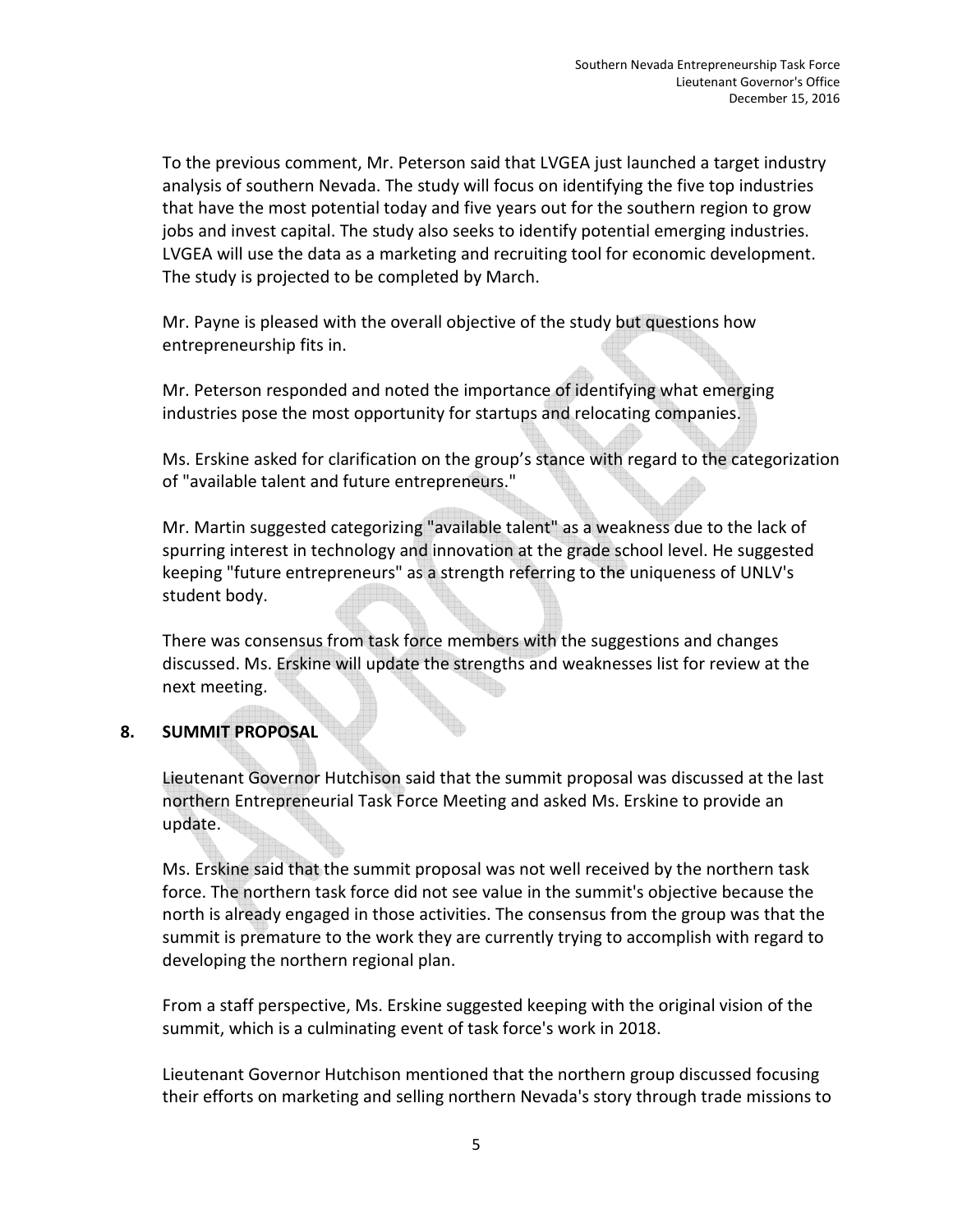various California cities. Ms. Erskine added that there may be some interest after outreach and trade mission efforts.

Mr. Payne said that Nevada has struggled with building an entrepreneurial environment for years while other cities have managed to build real entrepreneurial ecosystems. He believes that northern Nevada has been no more successful than southern Nevada and feels that the problem with Nevada is that "we don't know what we don't know." The only way to forge the unknown is to bring in people that have been successful in creating entrepreneurial ecosystem. That was the purpose of the summit proposal. He does not think that having different approaches in the north and south is the best overall solution.

Mr. Botts mentioned that he has donated copies of the book *Startup Communities: Building an Entrepreneurial Ecosystem in Your City* by Brad Feld, available for task force members. He believes that it is the best book on how to form an entrepreneurial community and reiterated Mr. Payne's point of "we don't know what we don't know."

Ms. Hill recognized the benefit of learning from others and reading resources about building an entrepreneurial ecosystem, but noted the lack of execution with putting a plan in place.

Mr. Payne found Brad Feld's book helpful because it defines the roles of government, universities, large companies, existing and exiting entrepreneurs in very clear terms. He commented that it is an ecosystem that needs to be built in Nevada, but believes we are a long way from achieving it.

Lieutenant Governor Hutchison noted that the task force is not going to solve or address everything. The task force will exist for a finite period of time and there may be other things that continue on after the task force is dissolved in June 2018. The purpose of the task force is to accomplish something useful and meaningful that may result in work outside of the task force.

Mr. Peterson proposed a different approach to the summit. He suggested focusing on one specific issue related to entrepreneurship and design an event around attacking that issue.

Mr. Payne commented that he does believe that there is an access to capital problem in Las Vegas. He believes that there is not a sufficient amount of fundable entrepreneurs. He cautioned task force members to think carefully about pursing and attacking one specific issue.

Mr. Martin stated that entrepreneurial failure cannot be categorized by a single symptom. He added that if there were more local fundable ideas then he would find funding for those ideas. He stressed the importance of fundable ideas in areas where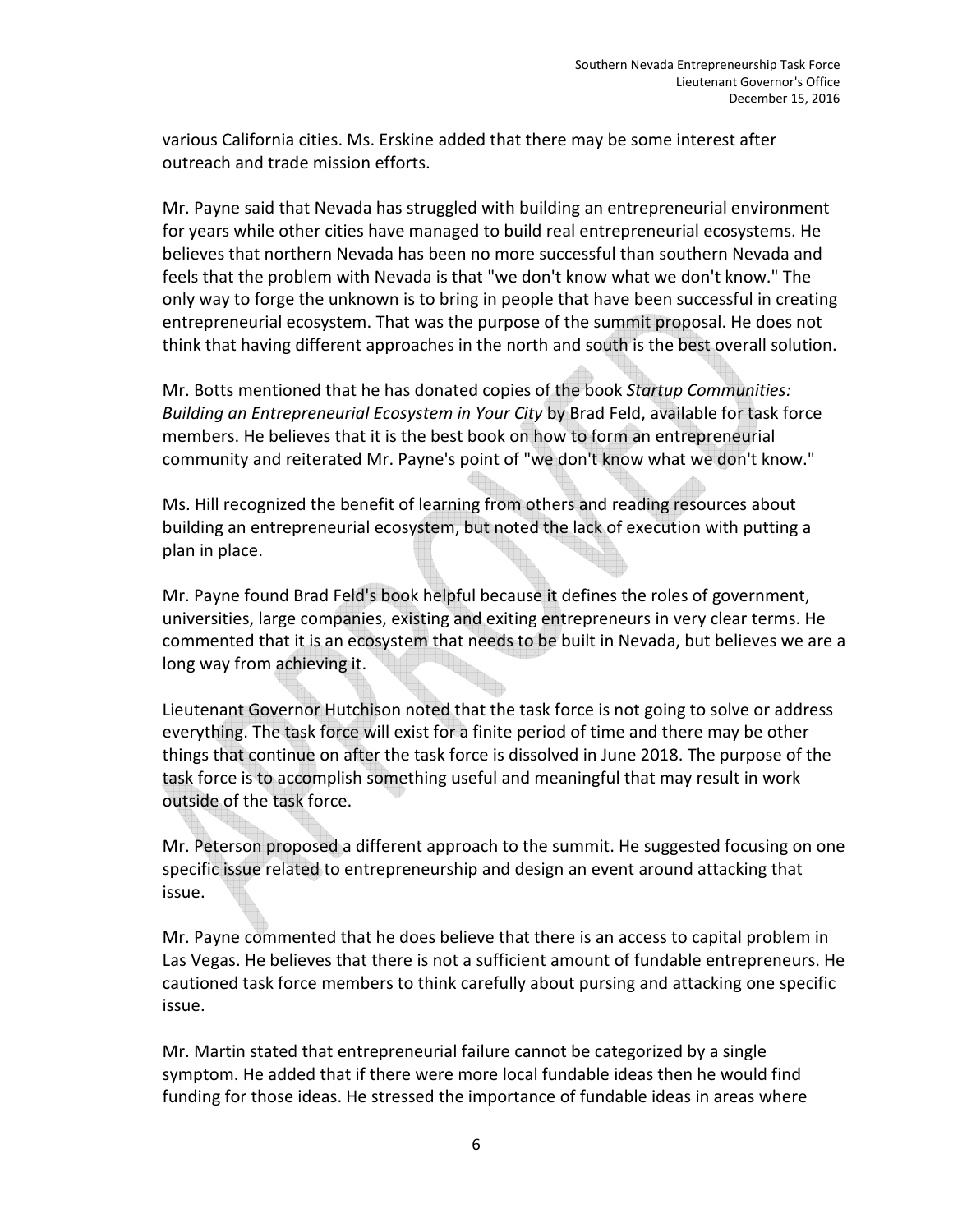Nevada is unique and stated that it would guarantee success that cannot be duplicated in other markets.

Referring back to the current agenda item, Lieutenant Governor Hutchison asked where does the task force go now.

Mr. Botts recommended requiring all task force members to read *Startup Communities*  and then hold a meeting with both north and south.

Ms. Erskine stressed the importance of keeping each task force focused on their regional plan before having a meeting of both task forces.

Lieutenant Governor Hutchison suggested hosting a videoconference meeting between the north and south after the regional plans are complete. He concluded that he will consider arranging the meeting of both groups and encourage members to read *Startup Communities.* 

# **9. UPDATE ON BILL DRAFT REQUEST FOR THE 2017 LEGISLATIVE SESSION**

Ms. Erskine provided an update on Senate Bill 32 relating to registration requirements for venture capitalist. She said that the language in the bill was modeled after North American Securities Administrators Association's (NASAA) model rule. Changes include updates to the Securities Act as well as increasing the maximum limited offering purchasers from twenty-five to thirty-five. Thirty-five is the federal maximum number of limited offering purchasers.

Ms. Erskine provided an update on Senate Bill 82 relating to non-compete agreements and trade secrets. The bill outlines that non-competes are unenforceable if certain criteria are met. The criteria are specific to employees who leave a company for employment within a "startup company" as defined in the bill.

Lieutenant Governor Hutchison read a portion of the Legislative Counsel's digest for SB 82. "Sections 1 and 4 of this bill prohibit an employer from negotiating, executing or enforcing a non-compete agreement that purports to prohibit an employee from becoming employed by a 'start-up company,' defined as a corporation that has been incorporated for less than 5 years and meets certain other criteria. Any such agreement entered into on or after October 1, 2017, is void and unenforceable. Existing law makes it a felony punishable by imprisonment and a fine of not more than \$10,000 to wrongfully acquire a trade secret with intent to injure the owner of the trade secret. (NRS 600A.035) Section 3 of this bill increases the maximum amount of such a fine to \$100,000 per violation." He noted that the aforementioned sections have been subject of discussion by the northern task force and noted that there will be clarifications to strengthen provisions.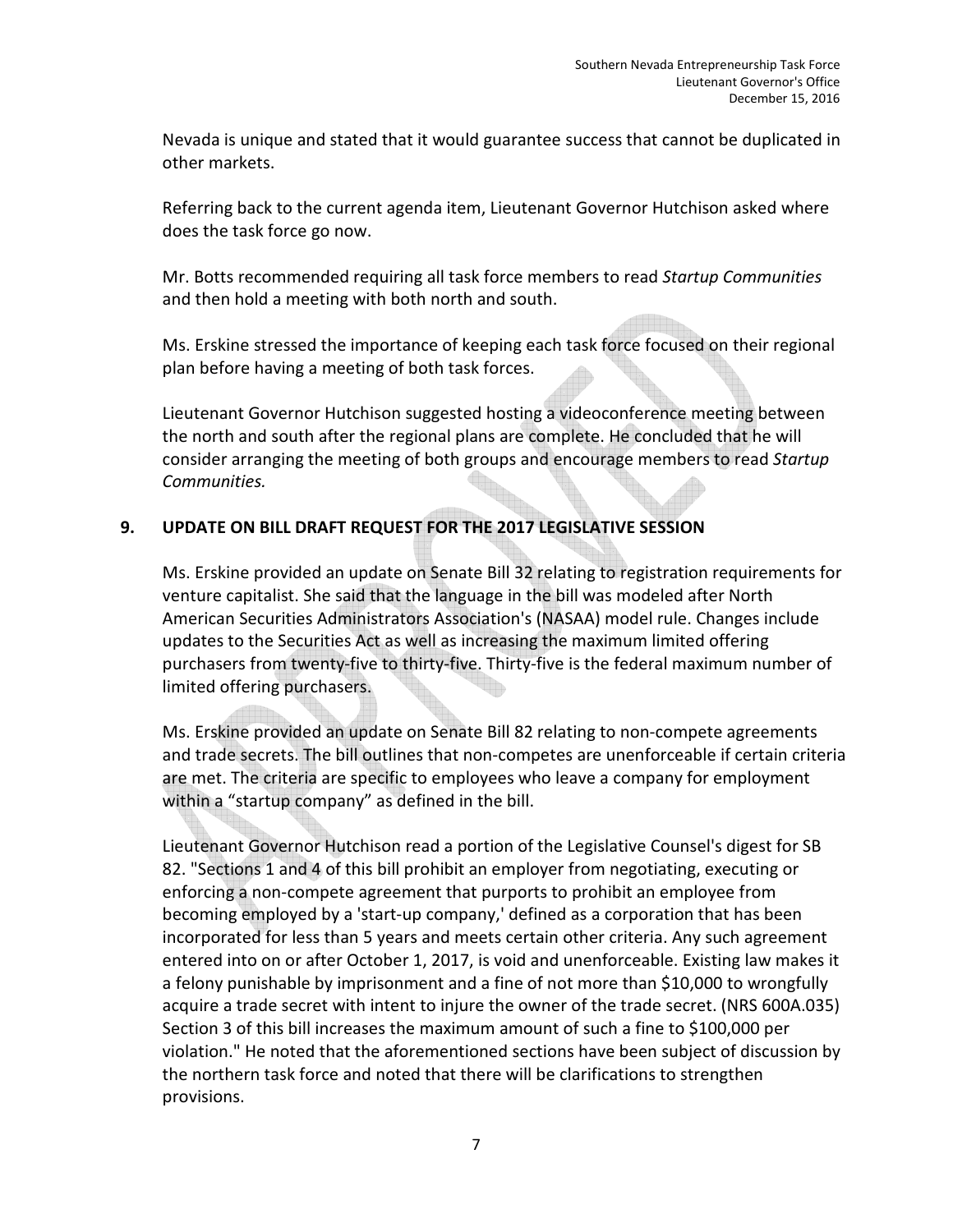In reference to the definition of a startup company, Ms. Erskine explained that the definition was written broadly to capture more startup companies and not just earlystaged startup companies. The northern task force suggested increasing the length of time the company is incorporated from five to seven or ten years.

Ms. Erskine also noted that the northern task force suggested including severability language to ensure a contract remained valid even if the non-compete language was void.

Lieutenant Governor Hutchison noted that non-competes are valuable tools used in business practices, but with the recent Nevada Supreme Court ruling (Atlantis Casino Resort vs. Grand Sierra Resort), non-competes have been severely limited in their application and enforceability. Non-competes have to be written very narrowly. In view of the direction of the Nevada Supreme Court the intent of SB82 is to limit non-competes to allow for entrepreneurs to leave large companies, start their own business, and encourage entrepreneurism.

### **10. DIRECTION ON ENTREPRENEURSHIP TASK FORCE NEXT STEPS**

Ms. Erskine noted that she will update and share the regions strengths and weaknesses list. She suggested prioritizing the strengths and weaknesses so work can begin on developing the regions framework. She noted that a rough draft of the framework will be presented at the next meeting.

In reference to previous conversations, Lieutenant Governor Hutchison noted that there are other ways to learn from other peoples experiences with regard to fostering an entrepreneurial ecosystem. He reiterated that the idea of the summit has been tabled, but solicited suggestions on other ways to learn from others.

Mr. Botts said that Las Vegas Valley has a lot of entrepreneurial resources, but there is a lack of connectivity. He suggested creating an advisory committee composed of the top individuals with knowledge and involvement of entrepreneurism to piece together the entrepreneurial community.

Lieutenant Governor Hutchison said that the idea of an advisory committee may be a recommendation that comes out of the task force.

Mr. Botts stated that there are a lot of people involved in the entrepreneurial ecosystem and it is a good time for integration and collaboration.

Mr. Martin agreed with Mr. Botts point on collaborating and connecting the entrepreneurial ecosystem. He also mentioned the importance of capitalizing on events that attract investors, entrepreneurs, and businesses. He mentioned that the Nevada